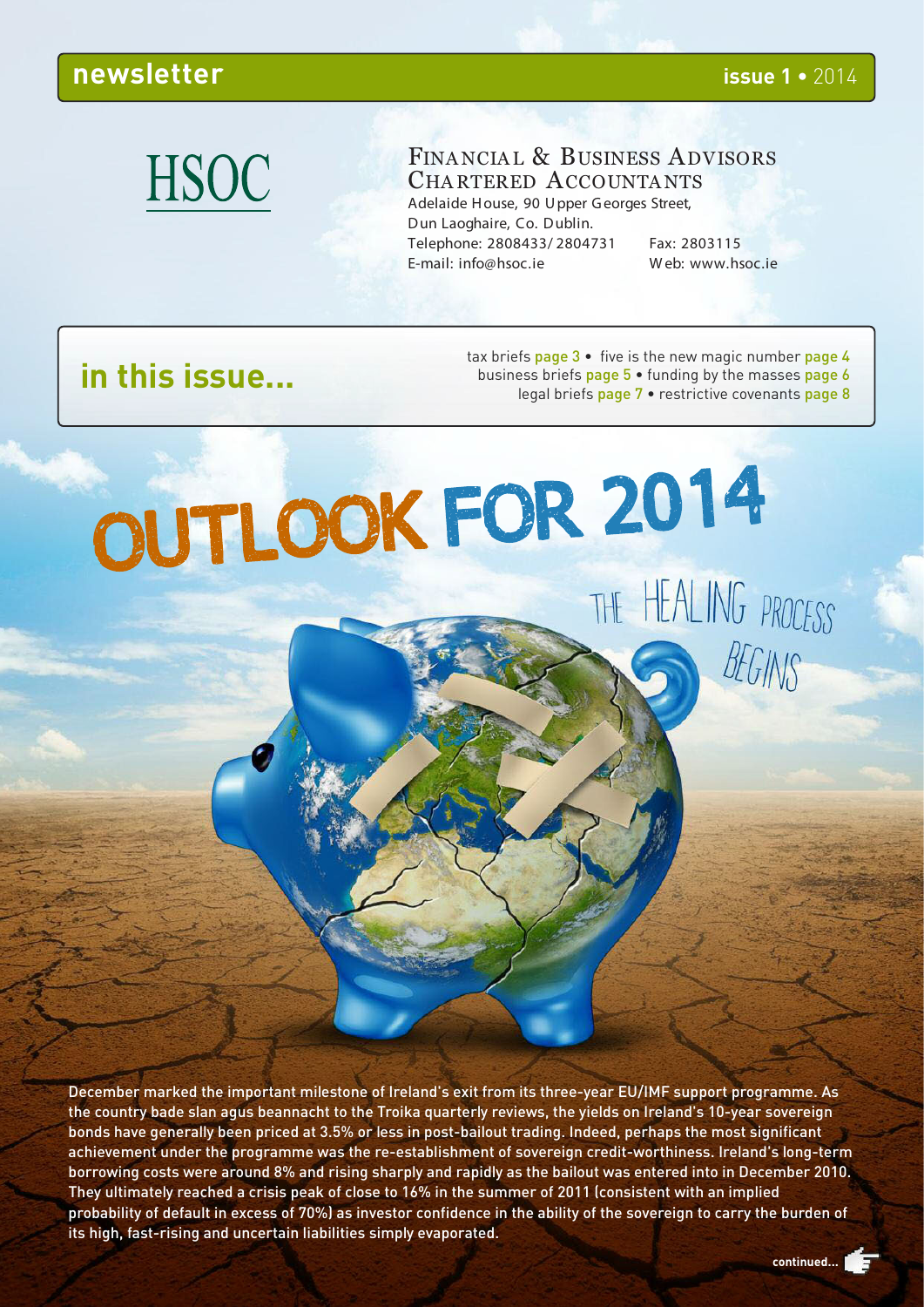

Such yield levels were notional as opposed to reflective of actual borrowing costs of course as the EU and IMF provided a cheap (sub 3.5%) source of Eur67.5bn of funding to supplement domestic resources of Eur17.5bn in covering three years of fiscal funding and banking system support costs. In effect, the funding programme bought the country three years of 'shelter time' in which to re-establish its creditworthiness by overhauling the fiscal position and restructuring the banking sector, thereby paving the way for a recovery in the economy. Viewed through this prism, the programme certainly achieved a key objective. Underpinned by steadfast implementation of programme measures (as well as additional support from Europe including via interest rate reductions, loan term extensions and the prom note deal), sovereign borrowing costs have fallen back to affordable rates, with 10-year yields having averaged 3.7% over the past six months. In turn, this has enabled both the sovereign and other entities including the banks to meaningfully re-engage with private capital markets.

Notably, following a 'clean' exit from the programme, the Irish government successfully returned to the bond markets on a fully standalone basis in early January, raising Eur3.75bn in a 10-year bond sale. Investor appetite was extremely strong, with the order book totalling some Eur 14bn and including interest from over 400 investors with a wide geographical spread including from the Middle East and Asia. Coming from a point where default was seen as a near-inevitability, the reopening of Ireland Inc's access to the capital markets within the three-year programme timeframe is thus no mean feat.

At times, the role of the Troika as 'policy forcer' was probably overstated in the sense that the overriding rationale for the fiscal and financial policy measures introduced over the three year programme had much more to do with the unsustainably large underlying problems in each area than with the need to satisfy the demands of Ireland's official lenders per se. Moreover, the reality is that the landscape facing Ireland remains challenging outside the bailout, as indeed it was up to early December within it: government deficit and

debt levels remain high and will require further corrective action while high levels of private debt also remain a headwind; legacy problems continue to hold back the return to full health of the banking sector; and an unemployment rate of over 12% highlights the extent of the scarring effect of the crisis on the economy.

Nevertheless, incoming news on the economy highlights improving trends in some key areas. In particular, recent improvements in the Irish labour market have been driven by robust increases in employment which has now risen for the past four quarters. In Q3 of last year, jobs growth stood at 3.2% year on year which translates into 58,000 net new jobs for the period, the highest increase since Q3, 2007. Gains in employment have been broad-based with all major sectors (Agriculture, Forestry & Fishing, Services, Manufacturing and Construction) adding positively to the jobs growth. Strong employment growth has translated into a notable ongoing decline in the unemployment rate. The official rate of unemployment as measured by the Quarterly National Household Survey was at 12.8% for Q3, 2013, the lowest it's been in four years and considerably below its peak of 15.1% in Q1, 2012. Based on the proxy provided by the Live Register figures, the jobless rate declined further in Q4, standing at 12.4% in December.

Overall, the latest figures offer a good deal of encouragement in relation to both the momentum behind and composition of Irish economic growth. The fact that employment and domestic demand are now beginning to support the recovery is a welcome indication that growth is becoming more broadly-based, while incoming news from abroad points to the likelihood of a growth pick-up in Ireland's main export markets in 2014 relative to last year. In turn, that should facilitate a further strengthening of Ireland's recovery in 2014 as domestic and external demand combine to deliver GDP growth of around 2% or more.

Simon Barry is Chief Economist Republic of Ireland with Ulster Bank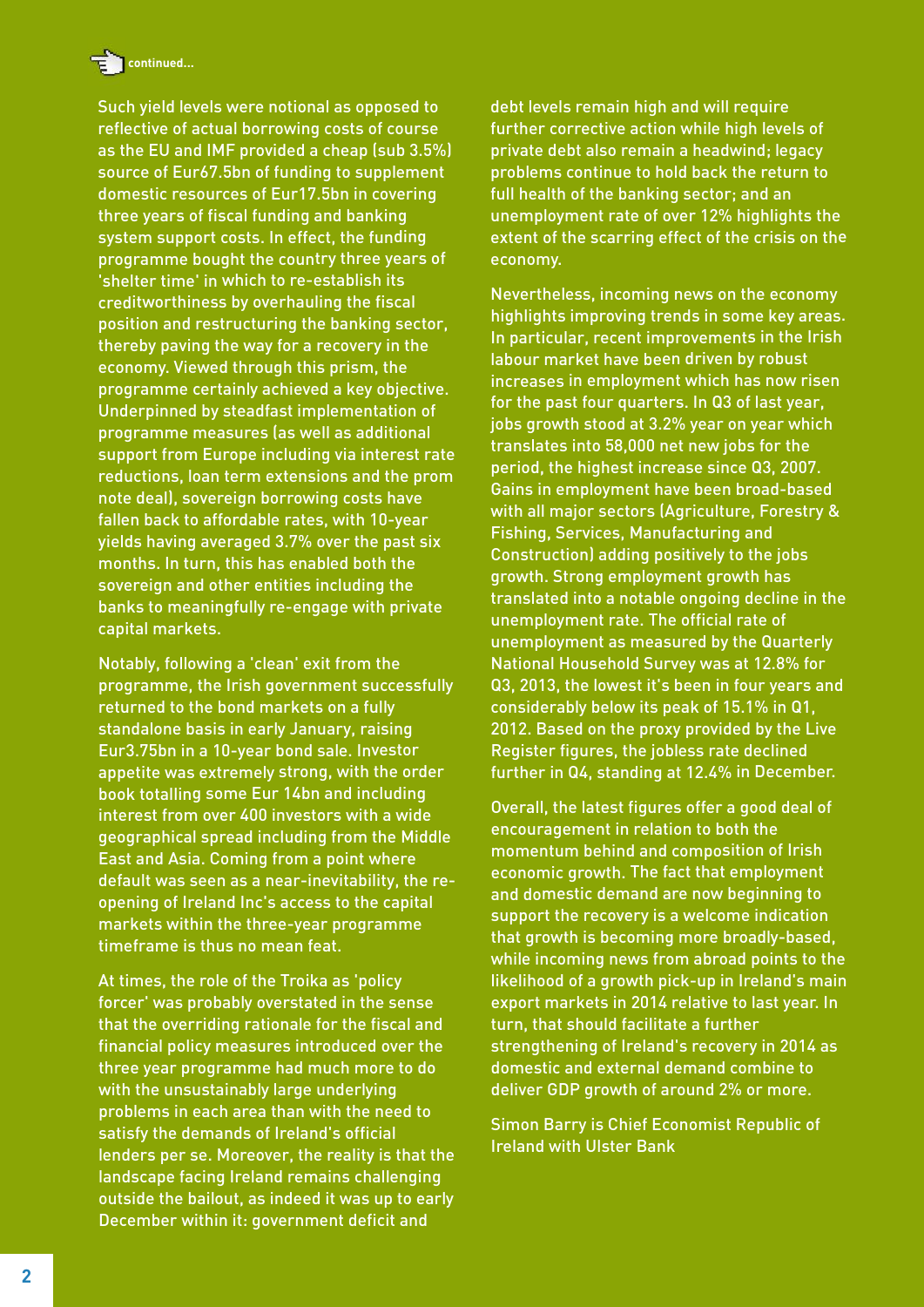

#### **RELIEF FOR LONG TERM UNEMPLOYED STARTING A BUSINESS**

Where an individual who has been unemployed for 12 months and has been in receipt of jobseekers benefit, jobseekers allowance or a Single Parent Child Carer Credit and where that individual starts a new business, the individual is entitled to claim relief from income tax on the first two years of trading capped at a value of  $\in$ 40,000 per annum. USC and PRSI will continue to be payable. The new business must commence during the period 1 January 2014 to 31 December 2016, but will exclude trades previously carried on by other people to which the qualifying person has succeeded, or activities which were previously carried on by other people.

The relief can apply to multiple new trades carried on by the one individual provided the limit of  $\in$ 40,000 is not breached.

#### **LOCAL PROPERTY TAX SURCHARGE**

Chargeable Persons for Income Tax, Corporation Tax or Capital Gains Tax who have not fulfilled their obligations with regard to Local Property Taxes (LPT) may fall foul of the LPT Surcharge when filing other taxes. Taxpayers may incur a Surcharge of 10% of their Income Tax, Corporation Tax or Capital Gains Tax liability, where their LPT Return is outstanding or an agreed payment arrangement is not being met at the date of filing the Income Tax, Corporation Tax or Capital Gains Tax return. Given that the surcharge is 10% of the tax liability it often can be significantly greater that the LPT liability outstanding and can create a significant cash flow issue. To that end it is imperative to comply with the LPT legislation.

Revenue had set a deadline of 29 November last for a householder to nominate a method of paying the LPT, and had warned of penalties for those who failed to meet the deadline.

There is now a small window where interest and penalties will not apply, but on 31 March next that window closes.

#### **PAY AND FILE SUMMARY**

The following is a summary of upcoming pay and file dates:

#### **Corporation Tax**

| Filing date for Corporation Tax returns for<br>accounting periods ending in June 2013 | 21 March 2014 |
|---------------------------------------------------------------------------------------|---------------|
| Balance payment of Corporation Tax for<br>accounting periods ending in June 2013      | 21 March 2014 |

#### **HOME RENOVATION INCENTIVE**

The Home renovation incentive provides for tax relief for homeowners by way of an income tax credit at 13.5% of qualifying expenditure on repairs, renovations or improvements carried out to the Homeowners main home by qualifying contractors.

Tax relief may be claimed on qualifying expenditure from €5,000 to a maximum spend of €30,000 inclusive of VAT. The income tax credit is payable over 2 years following the year in which the work is undertaken. Unused tax credits may be carried forward to the next tax year.

Qualifying works must be carried out on or after 25 October 2013 and up to 31 December 2015. Qualifying works carried out between 25 October 2013 and 31 December 2013 and paid for during that period will be treated as though they were paid in 2014 for credit purposes. Where planning permission is required and is in place prior to 31 December 2015, works carried out up to 31 March 2016 will qualify for relief. The works may be phased, and multiple payments to different contractors are allowed. Claims may be made for costs at the 13.5% rate of tax and excluding anything subject to VAT at 23%.

In order to qualify for relief Homeowners must be LPT compliant and Contractors must be registered for VAT and RCT and must have a tax clearance certificate.

#### **REDUCED FILING REQUIREMENTS**

From 1 January 2014 reductions in the filing and payment frequencies for VAT, PAYE/PRSI and RCT by smaller businesses are being extended as summarised below:

- Businesses making total annual VAT payments of less than €3,000 are eligible to file VAT returns and make payments on a 6 monthly basis;
- Businesses making total annual VAT payments of between €3,000 and €14,400 are eligible to file VAT returns and make payments on a 4 monthly basis;
- Businesses making total annual PAYE/PRSI payments of up to €28,800 are eligible to make payments on a 3 monthly basis;
- Businesses making total annual RCT payments of up to €28,800 are eligible to file RCT returns and make payments on a 3 monthly basis.

Reduced filing and payment requirements should result in improved cash flow as the business will have an extended period before payment of taxes is due and business' should benefit from reduced administration costs through less frequent filing of tax returns.

Revenue will shortly write to each eligible business confirming that reduced frequency of tax returns and tax payments is applicable.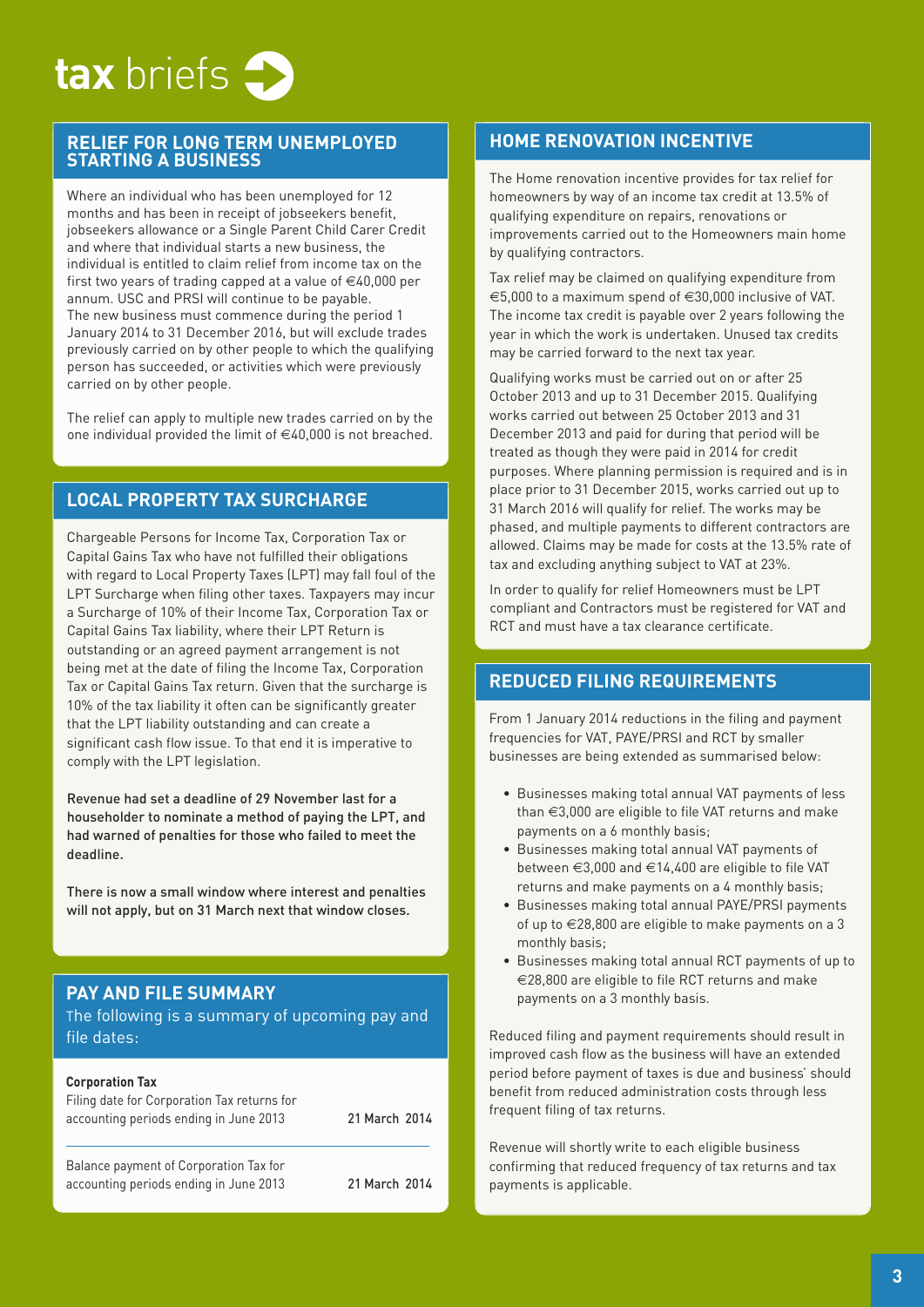# **FIVE** IS THE NEW MAGIC NUMBER



With the recent decision to hike up DIRT on deposits and exit tax on gross savings and investment policies to 41% from 1 January 2014, more people will seek net investment returns ahead of a paltry €13.80 on every  $\epsilon$ 1,000 left on deposit for twelve months. But beware….speculating is not investing and choosing funds and investments based on whatever is flavour of the day or is hotly tipped on the web or is leading the performance tables should set the alarm bells ringing.

Investment is all about you and your personal objectives and financial goals. In order to build and manage a successful investment portfolio it is recommended that you identify where your overall assets are invested and build a portfolio that has the right balance and risk that is right for you.

**The following five steps are easy to follow;**

# **1 HAVE CLEAR GOALS**

Is the objective of your investment to seek a real return i.e. a net return ahead of inflation? Is it to generate income? Is it a combination? Can you invest part of the money with a longer term time horizon? What will you do for accessible cash?

## **2 KNOW YOUR INVESTMENT RISK TOLERANCE**

Risk and return go hand in hand and if you want higher returns you have to take higher risks. There are no shortcuts and if an investment offers more than the risk-free rate (ie deposits) then it comes with higher risks in terms of capital loss and the possibility of lower returns than anticipated. Higher risk investments such as equities are generally expected to return more than lower risk-free investments such as cash. However, taking on a high level of risk does not guarantee greater returns or it wouldn't be risky! There are numerous ways to measure risk but checking the volatility of your investment is a good place to start with (volatility being the extent to which your investment fluctuates in value). Volatility of an investment in isolation is not enough to assess an investment.

Investors with 10 or more year time horizon can often tolerate more short-term volatility, they could for example invest a greater proportion of their portfolio in equities as they have time to recover from any short-term setbacks.

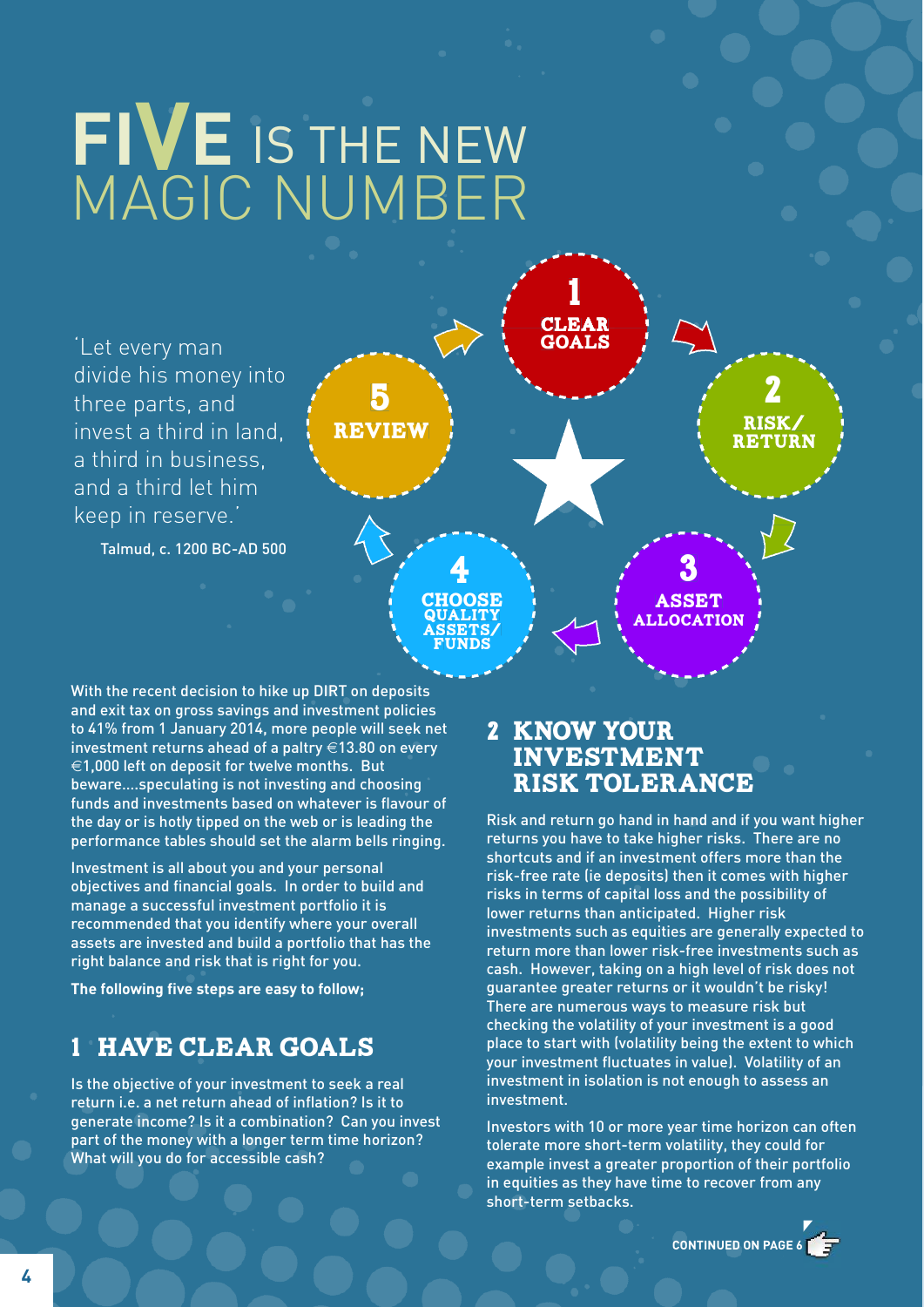

#### **WRITE-OFF DEBT FOR HOMEOWNERS**

#### **Eligible customers will have mortgage split in two and bank will discount loan**

AIB is set to write-off debt immediately for homeowners in arrears who are deemed eligible for a new split mortgage product.

Under the plan, a customer deemed eligible for a split mortgage will have the loan broken into two tranches. The first part, which the customer will be expected to repay, will be based on the current market value of their home, while the other will be warehoused, interest free, for settlement at a later date.

For example, if someone owes €300,000 but the current value of their property is assessed at €200,000, that €200,000 figure becomes the first tranche, with the balance of €100,000 parked for repayment.

It is understood that AIB will, in addition, write-off up to 20 per cent of the first tranche. That means up to €40,000 of the €200,000 in the example above will

be written -off by the bank immediately – leaving troubled homeowners servicing a mortgage of €160,000, nearly half the €300,000 outstanding.

AIB is calling the write-offs a "partial compromise of principle debt" and a 'right-sizing of the loan".

#### **IMPORTANCE OF SUCCESSION PLANNING**

One of the toughest decisions that any family business may face is whether the business will be passed on to family members or sold by the retiring generation. This decision not only threatens the continuity of the business, but can threaten the family unit itself and often leads to costly litigious disputes.

There are many other obstacles to successful continuation. Fortunately these can be overcome by detailed succession planning on both a personal and business level.

Initially, most family businesses are straightforward in terms of ownership and management as they develop a relatively simple system of natural governance. However, as a family grows, the demographic changes and the roles of different family members become more complex. It can be difficult to establish, and in particular agree upon, a clear balance of power and to have clarity of roles within the business.

If you need advice on this area then please contact us.

#### **CERTAIN GREEN FEES NOW EXEMPT FROM VAT**

Revenue has published a Brief which sets out their position following the recent judgement in the Bridport & West Dorset Golf Club Limited case (C-495/12). The Court of Justice of the European Union (CJEU) in this case found that green fees charged by members' clubs are VAT exempt. As a consequence of this decision Revenue accepts that green fees charged by member owned clubs to non-members should be treated as exempt from VAT.

#### **SEPA POST FEBRUARY 1 DEADLINE**

We have now passed the original SEPA migration deadline of the 1 February 2014. In January, due to slower than expected migrations across the SEPA zone, the European Commission allowed for an extended 6 month window to accommodate companies who were having difficulties with their migrations. Individual member states are allowed to decide how much of this extension they will need to minimise disruption to payment processing. IPSO (Irish Payment Services Organisation), has agreed with the Irish banks an extension until the 31 March 2014 will be required to accomplish full SEPA migration in Ireland.

With all that time and effort spent to ensure your company was SEPA compliant, it's now time to make the most of your investment. Increased efficiency can be achieved by making greater use of bulk payment files, rather than manual inputting of individual payments. Further efficiencies can be gained by making greater use of the data, such as invoice numbers and payment file details which can be included in the XML payment file. This information can be used to assist reconciliation for both the debtors and creditors.

e-Day on the 19 September 2014 is a further initiative towards more efficient payment methods. From this date it is intended the public sector in Ireland will no longer write cheques to business users, nor will the public sector accept cheques from business users. Businesses will need to adjust their payment methods to accommodate this change.

The work is nearly completed, it's now time to maximise the return on your investment!

Email: sepa@aib.ie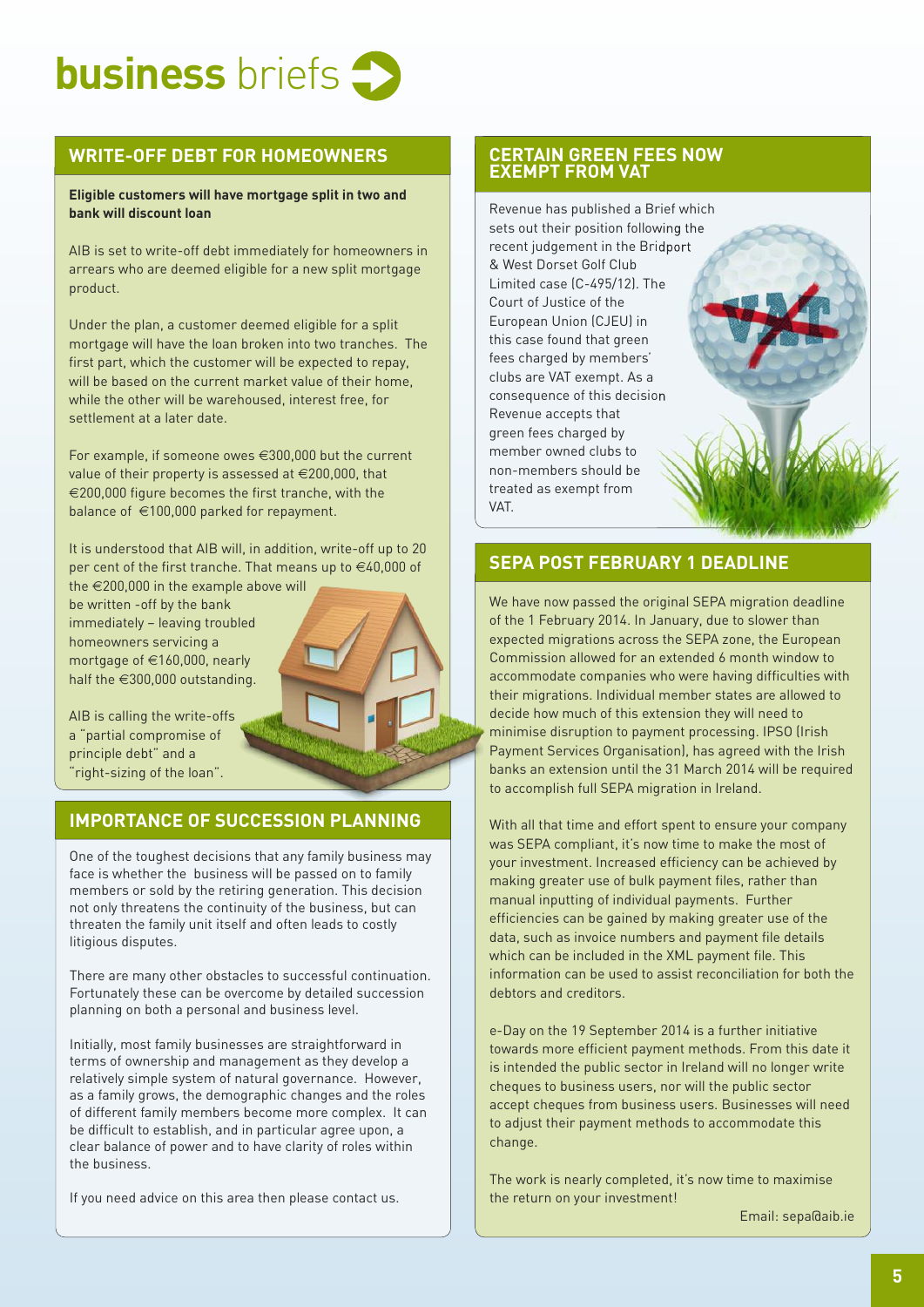**FIVE IS THE NEW MAGIC NUMER** CONTIMUED FROM PAGE 4...

## **3 FOCUS ON A MIX OF ASSETS**

Asset allocation is the process of dividing up your capital and allocating it to more or different types of asset classes. An asset class is the term given to a group of investments that share similar risk and return characteristics and includes cash, equities, fixed interest, property, commodities and alternative investments and then across different regions and, in the case of funds, investment styles. The key is getting the mix aligned with your risk profile.

**In simple terms – think of whisky as risky and water as safe, the more water you add to your whisky the less potent it is, all be it, still with a kick!**

# **4 SELECT HIGH-QUALITY FUNDS**

Investors derive much of their financial knowledge from what they read, hear or see in newspapers, magazines, websites, television and books not to mention the internet. However, just because there is a lot of information does not mean that it is necessarily accurate, objective or relevant to your situation.

The best solution is to take advice from an experienced independent financial adviser who has a predefined process to his/her advice and investment strategy. You can check if your adviser is an Authorised Adviser (as opposed to a Multi-Agency Intermediary) at: www.registers.centralbank.ie

## **5 MONITOR AND REVIEW**

Investment does not finish at the point when you buy your fund or investment. With multi-asset class portfolios that use funds, over time, each asset class will generate different returns, which will cause your portfolio's asset allocation and consequently its risk profile to change, or rather drift away from its original position. Other facts such as tax implications and if a fund manager moves job or a poor economic outlook can affect the reasons for holding an investment. It is therefore important to periodically reappraise your investments and discuss with your adviser.

# **Summary**

Slow and steady wins the race! The greater the portfolio loss in any given year then the higher the level of future growth required to recover from that loss. Remember a 35% fall in a portfolio requires 54% growth to recover whereas a 5% fall in a portfolio requires only 5.3% growth. Once you are clear of your goals, minimising portfolio volatility should be a key objectives and will prove its worth when we experience the next market downturn.

 $\mathcal{T}$ funding by the Masses

A new type of funding concept which is fast gaining popularity is Crowdfunding. It's the practice of financing a project or venture by seeking many small amounts of money from a large number of people, typically using an online platform.

Crowdfunding is used to raise money for a variety of purposes, from donations for charitable or other philanthropic initiatives to reward-based investment for start-up businesses. In a depressed world-wide economy, it is seen by many as having the potential to be a very useful tool for businesses and other projects to access finance in a cash-starved environment.

The European Commission has recognised the growth in Crowdfunding and as a result has launched a consultation paper covering the forms of crowdfunding and what it describes as a range of "soft-law measures". The ideas which the Commission is considering in order

to unleash its full potential include raising public awareness of crowdfunding and ensuring that EU-wide access is given to crowdfunding platforms. Apart from its many benefits, the consultation paper also addresses the risks and challenges of crowdfunding and the potential safeguards required to protect against illegal or undesirable practices in the areas of fraud prevention, intellectual property protection and anti-money laundering.

Crowdfunding may provide an alternative to the many Irish entrepreneurs and businesses struggling to access finance. The accessibility of the internet and social media makes its reach almost universal, a very different scenario from the traditional method of raising finance which generally involves seeking larger investments from a much more limited pool of potential investors.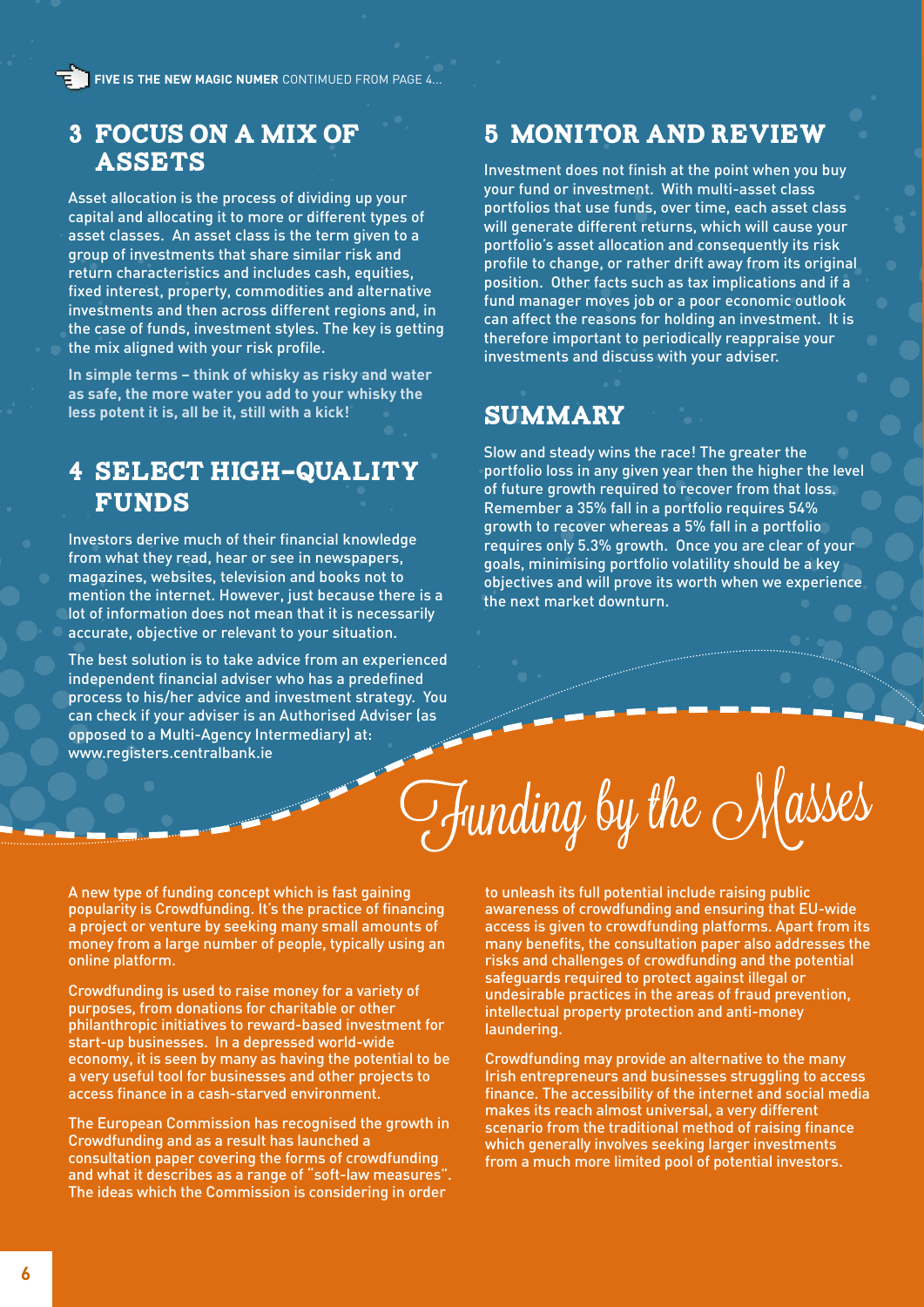# **legal** briefs

# **DEBT FOR EQUITY SWAPS**

#### **What is it all about?**

In recent years, in particular, we hear a lot about debt for equity swaps. Debt for equity deals occur when large companies run into serious financial trouble, and often result in these companies being taken over by their principal creditors.

A debt for equity swap is a capital reorganisation of a company where a bank or other creditor converts indebtedness owed to it by the company into one or more classes of the debtor company's share capital. This is typically driven by the bank or other creditors of the company.

Such a reorganisation may occur where the debtor company is in a distressed state but its creditors do not believe that the situation warrants the appointment of a receiver or liquidator. Any such appointment would mean that the creditors are likely to receive a lesser return than if they substitute some of their debt for equity. The hope is that with a lower debt repayment profile they will receive an acceptable return on their equity once the company returns to profitability or is sold.

A debt for equity swap has no set structure. The swap may simply comprise a direct exchange of debt for shares in the company. In more complex cases, a new company funded by debt and equity provided by the bank and other creditors and investors may be formed to acquire the existing business from a liquidator or examiner appointed to the financially distressed debtor company.

# **CAPITAL GAINS TAX EXEMPTION**

Principal Private Residence Relief can be extended to a second residence in a individuals ownership for any period during which a dependant relative occupies the residence rent free. Therefore for the period that such a relative occupies a residence other than the individual's main residence, a capital gains tax (CGT) exemption can be claimed for both properties.

A dependent relative includes a relative of the individual or of his/her wife/husband. The relative must be incapacitated by old age or infirmity from maintaining himself or herself in order to be deemed dependent. A dependent relative can also include:

- (1). the widowed mother or father, whether or not incapacitated, of the individual or of his/her wife/husband, who is maintained by the individual, or
- (2). a person who is the father or mother of the individual or of the wife or husband of the individual and is a surviving civil partner who has not subsequently married or entered into another civil partnership.

There is no income test for the above reliefs.

The principal private residence exemption from CGT can only be extended to include one additional residence irrespective of whether or not the individual is married.

## **SMALL CLAIMS COURT**

The Small Claims Court was set up as an alternative method of commencing and dealing with a civil proceeding in respect of a small claim, without the need for a solicitor. The aim of the Small Claims Court is to provide an inexpensive, fast and easy way for 'consumers' and 'businesses' to resolve disputes. The matter is dealt with in your local District Court office.

To be eligible to use the procedure, you, the 'consumer' must have bought the goods or services (or the service) for private use from someone selling them in the course of business. As a 'business' you must have bought the goods or services (or the service) for use in business from someone selling them in the course of business. Furthermore, the claim cannot exceed €2,000.

The following claims can be dealt with under the Small Claims procedure:

- (a) a claim for goods or services bought for private use from someone selling them in the course of a business (consumer claims);
- (b) a claim for goods or services bought for business use from someone selling them in the course of a business (business claims);
- (c) a claim for minor damage to property (but excluding personal injuries); and
- (d) a claim for the non-return of a rent deposit for certain kinds of rented properties (excludes claims which are handled by the Private Residential Tenancies Board).

Claims cannot be made in the Small Claims Court for debts, personal injuries or breach of leasing or hire-purchase agreements.

The person against whom the claim is made will be given an opportunity to admit the claim, defend the claim and/or put in a counterclaim. Once everything is ready for Court you receive a letter from the Small Claims Office telling you the date and time of the court hearing and the location of the court itself.